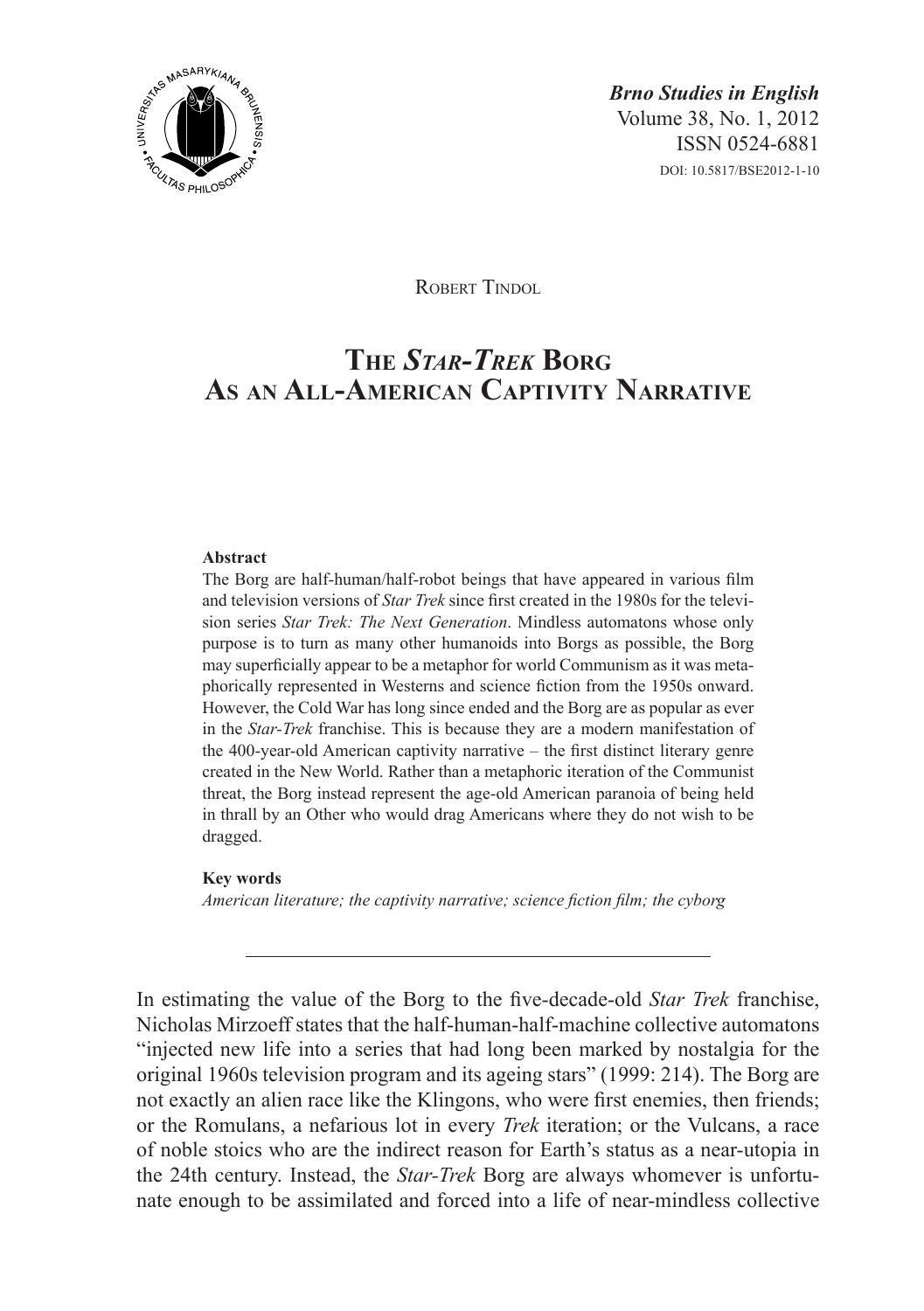existence, fated to serve the needs of the greater society with no individuality or self-interest to be manifest, and with no ultimate goal other than to turn every non-Borg humanoid encountered into a member of the collective. Resistance, after all, is futile.

The Borg, in other words, are a state of mind and a "bad idea" rather than a racial or perhaps even an ethnic identity. Seemingly paralleling anti-Communism in its most paranoid manifestations, the fear of the Borg is the fear of a dire fate to which death is decidedly preferable. "Better morgue than Borg" may not have quite the ring that "better dead than red" possessed, but a tempting assumption is that the creation of the Borg for the 1980s *Star Trek: The Next Generation*  television series was in keeping with the longstanding employment of movie and television genres as metaphoric encounters with the Soviet Union. Captain Jean-Luc Picard's machine-gunning of his former crew members who have been assimilated in *Star Trek: First Contact* (1996) to many veteran television watchers is undoubtedly reminiscent of Matt Dillon's weekly outdrawing of the villainous gunfighter in the long-running television series *Gunsmoke,* or Alan Ladd's similar defeat of Jack Palance in the movie *Shane* (1953). Sometimes an evil is such that mere refusal of cooperation is inadequate; only an exceptional employment of technological force and disciplined training along the lines of the Protestant work-ethic are sufficient to win the encounter.

However, the Soviets had already come and gone before the 20th century was even finished, and to date no reasonable threat of similar magnitude has appeared on the American horizon or is even easily imaginable. Yet the Borg are still a potent media image sufficient for a major recurring presence during several seasons of the *Star Trek: Voyager* television series, and for Mirzoeff to devote an extended reading of *Star Trek: First Contact* in his often-assigned textbook An *Introduction to Visual Culture*. I would like to argue that the reason the Borg continue to be a recognizable focus of dire threat is that the cyborg creations are, in fact, a modern manifestation of the very first distinct literary genre created in the Anglo-American New World – the captivity narrative. Rather than a metaphoric iteration of the Communist threat, the Borg instead represent the age-old American paranoia of being held in thrall by an Other who would drag Americans where they do not wish to be dragged. The Borg are thus a manifestation of the four-century-old captivity narrative that gained instant popularity in the early days of British North America. Before I undertake a close analysis of the Borg in the film *Star Trek: First Contact*, I should proffer a few comments about the general nature of captivity narratives, and the psychoanalytic theory that explains their longstanding popularity.

Originally intended by the American Puritans to be object lessons in religious rectitude and self-denial, the captivity narrative received its first and arguably most memorable treatment in the account of Mary Rowlandson of her weekslong experience as a prisoner of the Indians during King Philip's War in the late 17th century. For background on the captivity narrative in general and Mary Rowlandson and King Philip's War in particular, an excellent source continues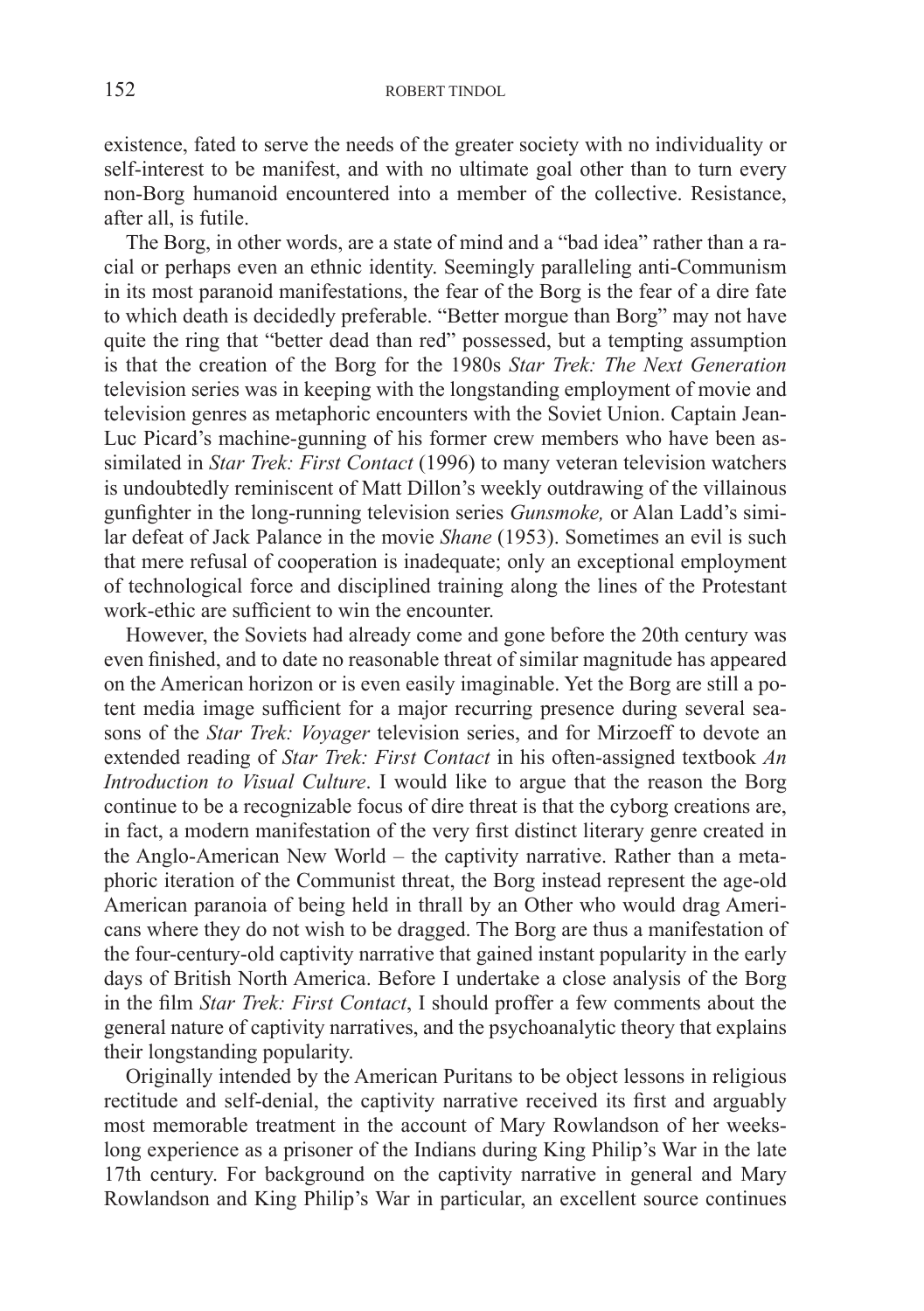to be Richard Slotkin's 1973 book *Regeneration Through Violence*, in which he defines the captivity narrative as "a vehicle for justifying philosophical and moral values which may have been extrinsic to the initial experience but which preoccupied the minds of the reading public" (1973: 20). That war kills, then, is not precisely the point, nor is the fact that hostages sometimes do not survive; that one must preserve his or her soul from corruption is another matter entirely. The captivity narrative, therefore, is by no means incompatible with mainstream Christian faith, which stipulates that the protection afforded the hapless pilgrim in the throes of malevolent forces, human or otherwise, does not necessarily take the form of physical survival, but always without fail affords spiritual continuance if the victim maintains faith. A few words from Mary Rowlandson are helpful in describing the precise advantages afforded by faith during captivity:

When the Lord had brought His people to [captivity as hostages], that they saw no help in anything but Himself; then He takes the quarrel into His own hand; and though they had made a pit, in their own imaginations, as deep as hell for the Christians that summer, yet the Lord hurled themselves into it.

Rowlandson's language may be archaic, but it should be pointed out that her 1682 book The *Narrative of the Captivity and the Restoration of Mrs. Mary Rowlandson* was an instant best-seller and was so popular both in British North America and England that it went through four editions in the first year (Derounian 1988: 239)*.* Many readers during the last four centuries have taken inspiration or at least have discovered intellectual interest in the prototypical tale of the individual who was taken hostage and forced not only to seek out new reservoirs of resourcefulness, but also to maintain rigid devotion to a way of life that contrasted to that which the captors were attempting to impose. The captivity narrative provided a secular addendum and philosophical justification to the 2,000-year-old Biblical stories that colonialists were always eager to consume. Even if the early settlers had little idea of precisely how they intended to manifest the "city on a hill" that John Winthrop memorably coined on the way to the place that would come to be known as Boston, they did know that being captured body and soul by the swarthy people of the forest was definitely not part of the program. As I have argued in a previous paper, the Native Americans were not so much the focus of danger as they were a plot device aimed at providing a gripping narrative of how one should acquire the proper amount of Christian faith and devotion (Tindol 2009).

Because the Anglo-American settlement of the New World was predicated on freedom from various forms of thralldom, including that at the hands of the Native Americans who preceded their arrival, the captivity narrative provided a dramatic acting-out of the freedom-seeking that supplemented standard Biblical exegesis. As Peter Brooks has pointed out in his standard work *Reading for the Plot*, "narrative…is hermeneutic in intention, claiming to retrace event in order to make it available to consciousness" (1984: 34). And not only did narrative sup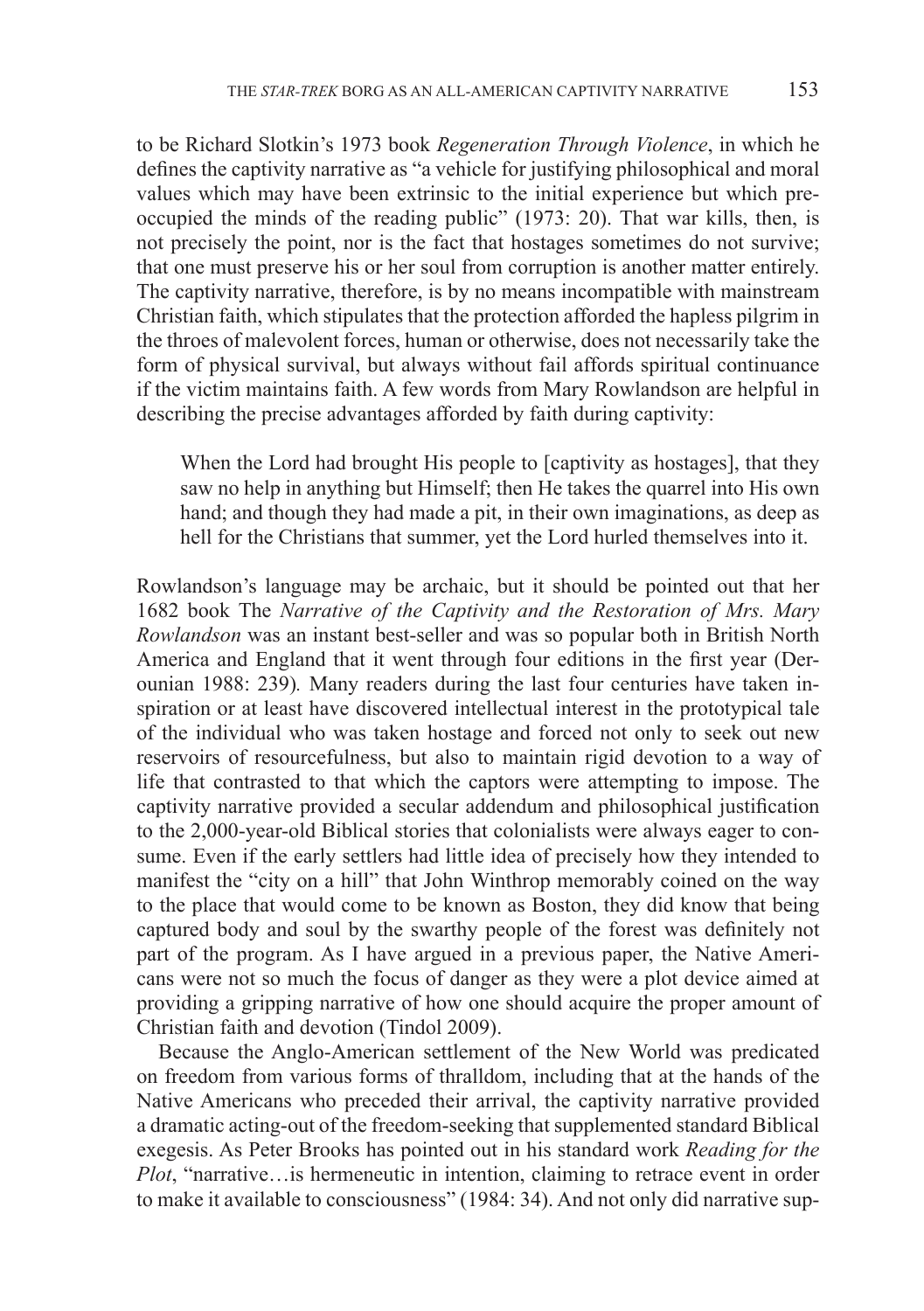plement exegesis in the early days of British North America; the telling of those stories also provided entertainment.

The popularity and success of the captivity narrative is not surprising in a colony that was willing to forgo the comforts and security of the known to seek the promise of an ambivalent and ill-defined "freedom" that seemingly implied an eternal "freedom-from" rather than a "freedom-to." As Brooks also writes, the circuitous nature of many narrative stories can obviate more positive resolutions:

The deviance and error of plot may necessarily result from the interplay of desire in its history with the narrative insistence on explanatory form: the desire to wrest beginnings and ends from the uninterrupted flow of middles, from temporality itself; the search for that significant closure that would illuminate the sense of an existence, the meaning of life. (Brooks 1984: 140)

To extrapolate, the early settlers of British North America have in common with their 21st-century descendants the need for playing out the New World experience as a romantic quest for an elusive "freedom-from." Today as four centuries ago, we all possess a seemingly bottomless appetite for repeated tellings of the narrative of those who have dramatically fought for their freedom from the Other.

How enticing is this line of narrative? Peter Brooks's book is heavily steeped in Freudian psychoanalysis, and modern theory is especially relevant in illuminating the narrative power of the tricky dance of religious devotion with the "freedom-from." Jacques Lacan's mirror stage, in particular, explains how our very early and traumatic experiences in learning to discriminate between our individual selves and the external world can apply to the way we feel about various aspects of that external world. Though Lacan's famous essay "The Mirror Stage" does not touch on the captivity narrative, it nonetheless resonates with the story of the flight from the threatening Other:

But the important point is that [the Ideal-I] situates the agency of the ego, before its social determination, in a fictional direction, which will always remain irreducible for the individual alone, or rather, which will only rejoin the coming-into-being (*le devenir*) of the subject asymptotically, whatever the success of the dialectical syntheses by which he must resolve as I his discordance with his own reality. (Lacan 2001: 2)

The captivity narrative can therefore be taken as an exemplar of the personal creation of the ego that actually predates the religious homilies that were so much a part of the typical Puritan's early Christian upbringing. In short, the captivity narrative is earlier in our awakening individual consciousnesses and even more visceral than the enjoinder to do good and maintain one's Christian faith. Small wonder that the literary genre continues to have traction in the semi-utopian world of 24th-century *Star Trek*.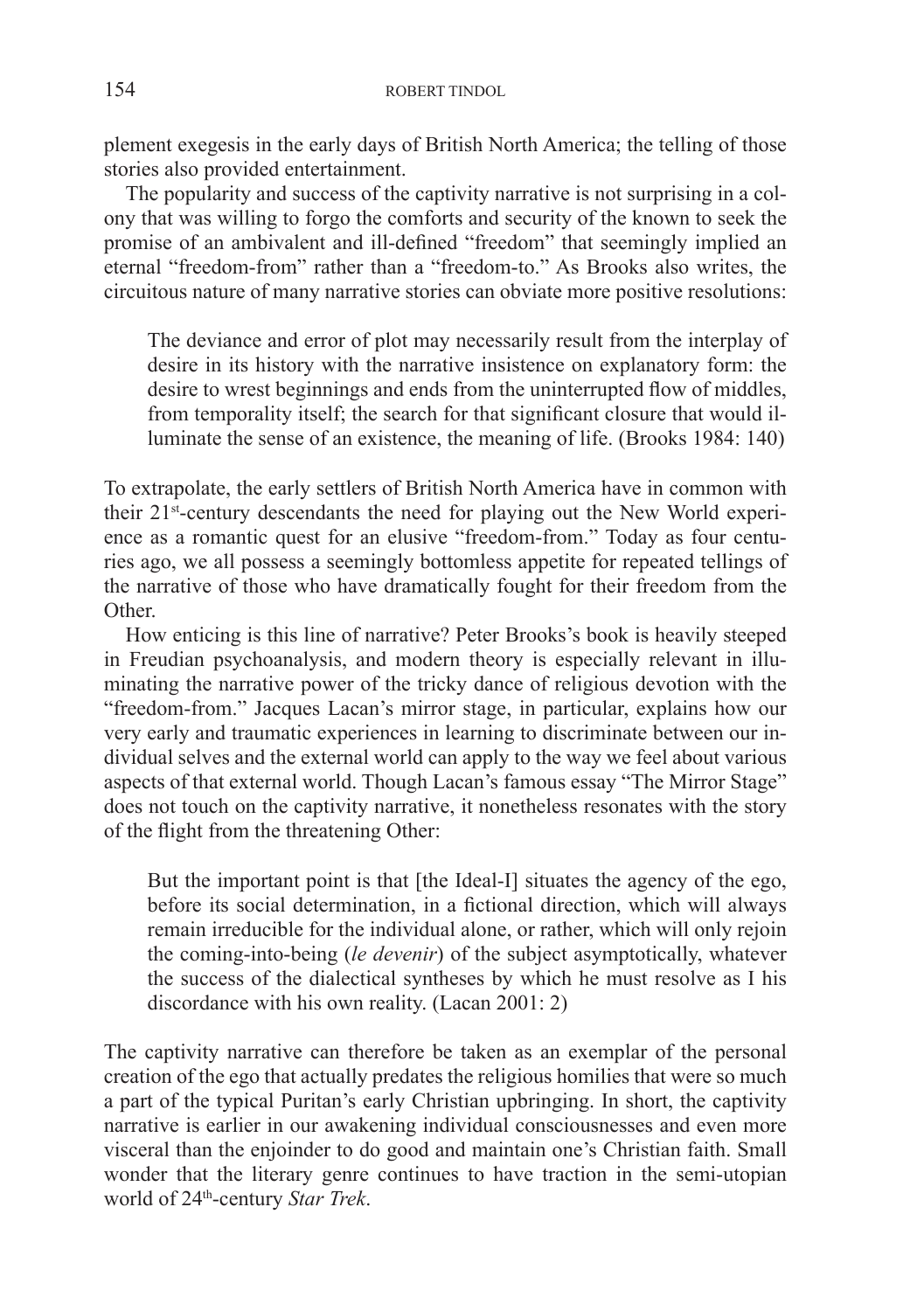The relevance of  $24<sup>th</sup>$ -century quality of life is by no means a cursory statement, because the entire argument of *Star Trek: First Contact* is that life on Earth has become near-utopian because the Borg were never permitted a toehold on the planet. The movie concerns a travel to mid-21st-century America after the Picard crew of the Enterprise has won a skirmish with the Borg some 300 years in the future. Unable to conquer the Federation in a direct battle, the Borg have elected to go back in time and prevent the very history that provided Earth with its puissance and its resistance to outside influence – namely, the original contact with the Vulcans that first notified Earthlings that they were not alone in the universe. This is the "first contact" of the film's title, and if we willingly suspend our disbelief, this first encounter in the Star Trek universe somehow liberalizes humanity to the extent that war on Earth is virtually eliminated and disease and various social ills are marginalized almost out of existence.

Thus, the 24<sup>th</sup>-century Earthlings of the normal time-line prefer for things to remain the way they are, and certainly do not wish to fall victim to the Borg, who originate from the far end of the Milky Way galaxy and turn every other humanoid they encounter into Borg automatons. If one is "infected" during a rather traumatic physical encounter involving some sort of nanotechnological implants and removal of arms and left eyeballs for the fitting of robotic devices, then one loses all individual identity and becomes a telepathically-linked drone within the Borg collective until his or her life functions terminate.

Picard is the focus of the story, as always, in the various television and cinematic *Next Generation* iterations, but this time is also the narrator of the captivity story in much the same manner as Mary Rowlandson. This is because he has previously been a Borg drone (in a television episode titled "The Best of Both Worlds"), and knows first-hand how justifiable is his crew's fear of Borg infestation, and how visceral should be their endeavors to terminate all Borg presence in the universe with extreme prejudice. Everyone else in the Federation fleet is presumably of the same opinion, for Commander Worf in a separate Federation starship in dire peril of destruction says "perhaps today is a good day to die. Prepare for ramming speed"<sup>1</sup> just before the Enterprise appears and destroys the Borg starship threatening his own. Even though Worf is an ascetic Klingon who is perpetually ready to die bravely and unflinchingly in battle, virtually every other human in the Federation fleet seems to have precisely the same attitude toward the Borg threat. If anyone among the human fleet thinks that there is any alternative to Borg assimilation other than suicide as a last resort, they certainly do not voice their opinion.

Nor does anyone seemingly object when Picard tells the crew to kill without hesitation all former crew members who have been transformed into Borg drones. When the Enterprise crew later discover that their starship has been infiltrated and partially taken over by Borg, Picard's orders are to open fire even if the Borg is a former colleague or friend. "Believe me, you'll be doing them a favor," Picard says, making good on his words a few minutes later when a crewmember named Lynch shows clear signs of nanoinfestation and reaches out, saying "help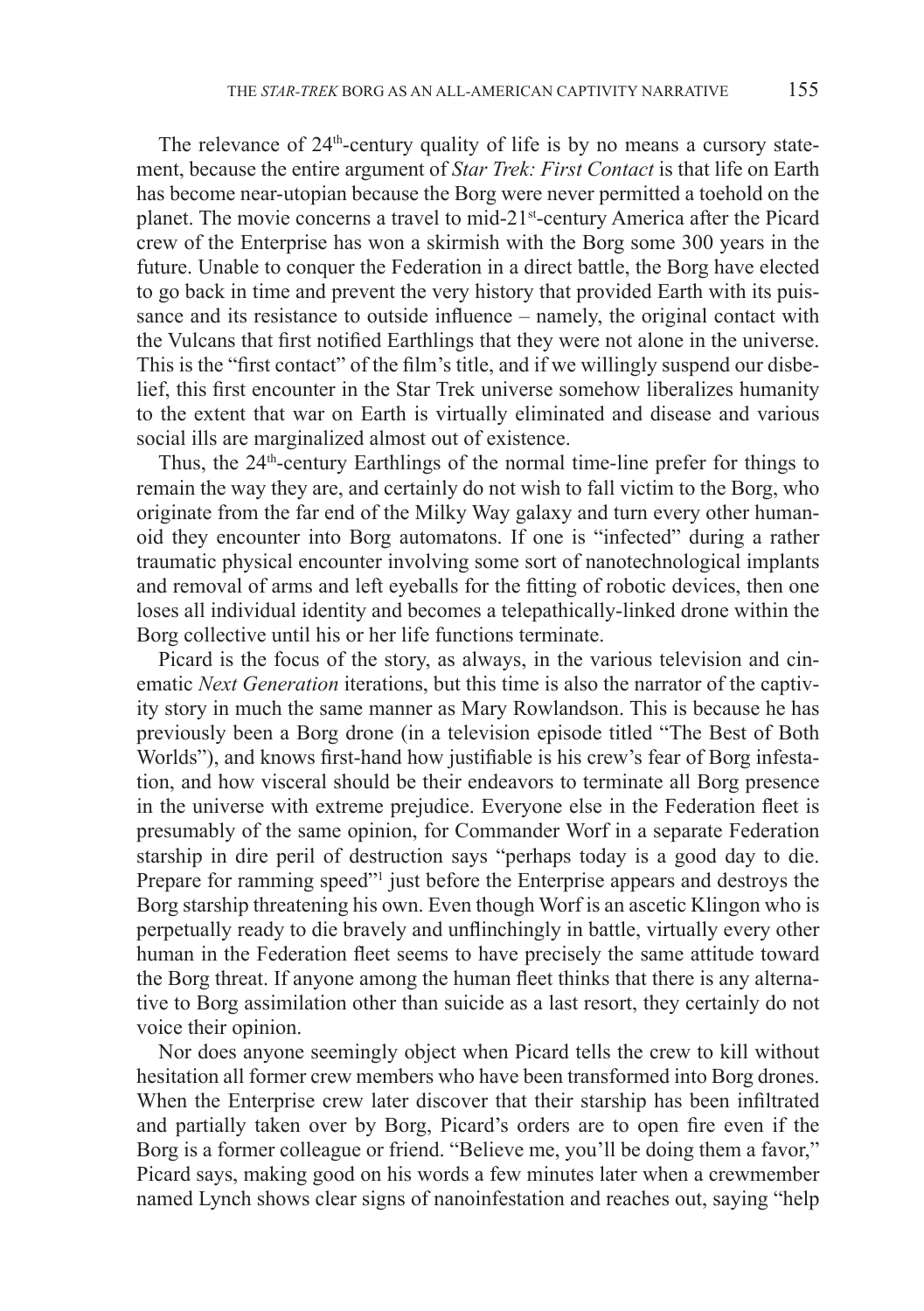…please help!" Picard kills him with a phaser blast. Precisely why the death of all Borg is preferable to their possible rehabilitation goes unexplained, for if Picard's crew had taken his current advice, he would no longer be alive to command a Starship fleet.

Meanwhile, the android Data, another venerable crew-member from previous *Next Generation* iterations, has been captured and incapacitated by the Borg. Unlike the humans, he cannot be assimilated, but with the appearance of the Borg Queen it is soon revealed that he can be persuaded to take the Borg side if he so desires. And to raise the ante, the Borg provide the android with human skin implants in order to augment his sexual response. For all we know, Data is indeed enticed to join the Borg so that he can enjoy at least a half-human existence in the future.

Picard, meanwhile, is working to defeat the Borg on the Enterprise by employing the knowledge he gained of them during the brief time he was assimilated. After the machine-gunning of a couple of his former crew members, he works on a weapon that will overcome the Borg infiltrators, even though all other humans on board have decided by this point that the best thing to do is blow up the ship and escape to the mid-21st-century Earth below, even though they will be stranded permanently on an Earth 300 years before they are even born. Picard counters that his headstrong actions are not due to his thirst for revenge, but rather are aimed at "saving the future of humanity." Denying that he is merely a Captain Ahab out to avenge a previous wrong, Picard eventually relents and sends the entire human crew of the Enterprise to Earth, but remains on board in a seemingly suicidal mission. He tells one of his new 21<sup>st</sup>-century allies that he is doing so to save Data.

Quickly finding the Borg Queen and the now seemingly compliant Data, Picard offers to exchange his own willing assimilation if the Borg will let Data go. For a moment, Data apparently cooperates with the Borg, even pretending to shoot a photon torpedo toward the primitive  $21^{st}$ -century spaceship that has now been launched from the planet's surface in order to be detected by the Vulcans and bring forth centuries of Earthly peace and prosperity. But Data has been pretending to ally himself with the Borg, and quickly turns the tables, allowing Picard to destroy the "human" flesh of all the Borg by rupturing a tank of highly corrosive coolant. Picard remains above the coolant, but the Borg are all killed, their life functions depending on the presence of a certain amount of organic material. Data's recently-acquired sensual human flesh is also destroyed, leaving his internal machine parts exposed, but he then admits that he was tempted for "precisely zero point eight seconds" because the Borg Queen had "brought me closer to humanity than I could have thought possible."

The Borg threat at least temporarily finished, the Enterprise crew then beam to the surface of Earth (to Montana, more precisely) to savor the first contact between humans and extraterrestrial Vulcans before the credits roll.

In sum, *Star Trek: First Contact* is relentless in discounting any possible benefit that could come from an encounter with an alien form such as the Borg. The only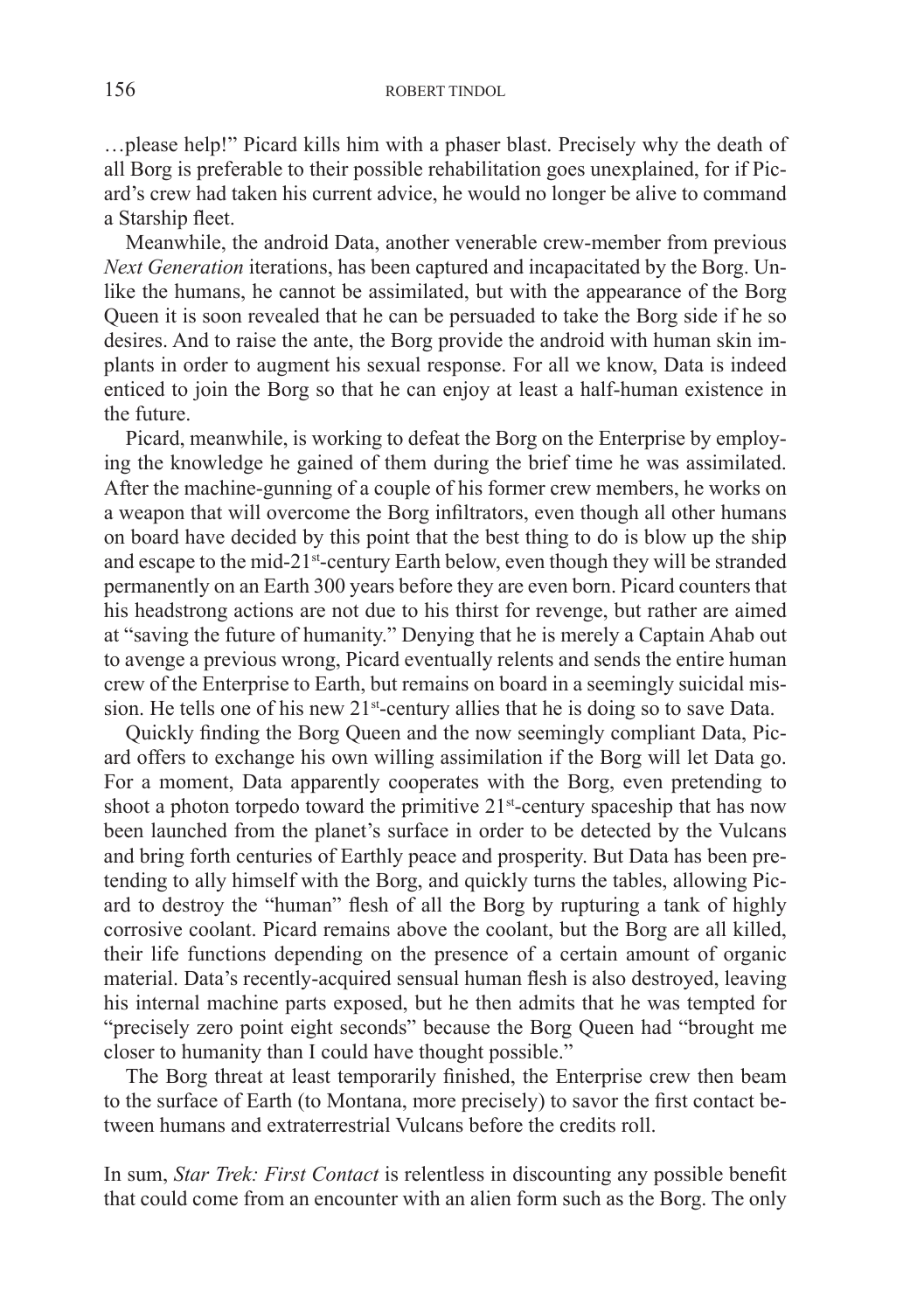viable response to the Borg in the *Star Trek* universe is an all-out and unyielding effort to destroy not only every Borg drone, but every link to and manifestation of the Borg universe. The only good Borg is a dead Borg, one must assume, which is a surprising contradiction considering that *Star Trek* is a science-fiction franchise that has been lauded for decades for its humanity and tolerance. Donna Haraway may have a perfectly valid point in her classic essay in "making an argument for the cyborg as a fiction mapping our social and bodily reality and as an imaginative resource suggesting some very fruitful couplings" (1991: 150). But in the *Star Trek* universe, such couplings are a non-starter.

The point is not that the series makers should consider a few episodes or even a movie script in which the Borg state is reluctantly accepted by a character as a not-so-terrible alternative, but rather that the Borg provides a metaphorical enemy in which an all-out battle can be fought without the least compulsion of allowing quarter to the enemy or prisoners to be taken. As such, the Borg threat is reminiscent of the captivity narrative in its all-encompassing aversion to any sort of contact with the dreaded Other. One can maintain individual identity only by rejecting wholesale the corrupting influence of the would-be captor, and any sort of acquiescence is the certainty of doom. In the *Star Trek* mythos, then, the Borg represent a surprisingly conservative return to a fear of the Other than was a feature of American creative works long before Hawthorne's Goodman Brown agonized over the potential for an Indian behind every tree.

### **Notes**

1 "Star Trek: First Contact." *chakoteya.net*. Chrissie's Transcripts Site, n.d. Web. 6 Jan. 2012. All direct quotations from the film are from this transcription.

## **References**

Brooks, Peter (1984) *Reading for the Plot*. Cambridge: Harvard University Press.

- Derounian, Kathryn Zabelle (1988) 'The Publication, Promotion, and Distribution of Mary Rowlandson's Indian Captivity Narrative in the Seventeenth Century.' *Early American Literature* 23 (3), 239–261*.*
- Haraway, Donna (1991) 'A Cyborg Manifesto: Science, Technology, and Socialist-Feminism in the Late Twentieth Century.' In: *Simians, Cyborgs and Women: The Reinvention of Nature.* New York: Routledge, 149–181.
- Lacan, Jacques (2001) 'The Mirror Stage as Formative of the Function of the *I* as Revealed in Psychoanalytic Experience.' In: *Ecrits: A Selection*. London: Routledge, 1–8.
- Mirzoeff, Nicholas (1999) 'First Contact: From *Independence Day* to *1492* and *Millennium*.' In: Mirzoeff, Nicholas (ed.) *An Introduction to Visual Culture*. London: Routledge, 193–227.
- Rowlandson, Mary (1682) *The Narrative of the Captivity and the Restoration of Mrs. Mary Rowlandson. <*http://www.library.csi.cuny.edu/dept/history/lavender/rownarr.html > Accessed on: 22 May, 2008.
- Slotkin, Richard (1973) *Regeneration Through Violence: The Mythology of the American Frontier 1600-1860*. Middletown: Wesleyan.